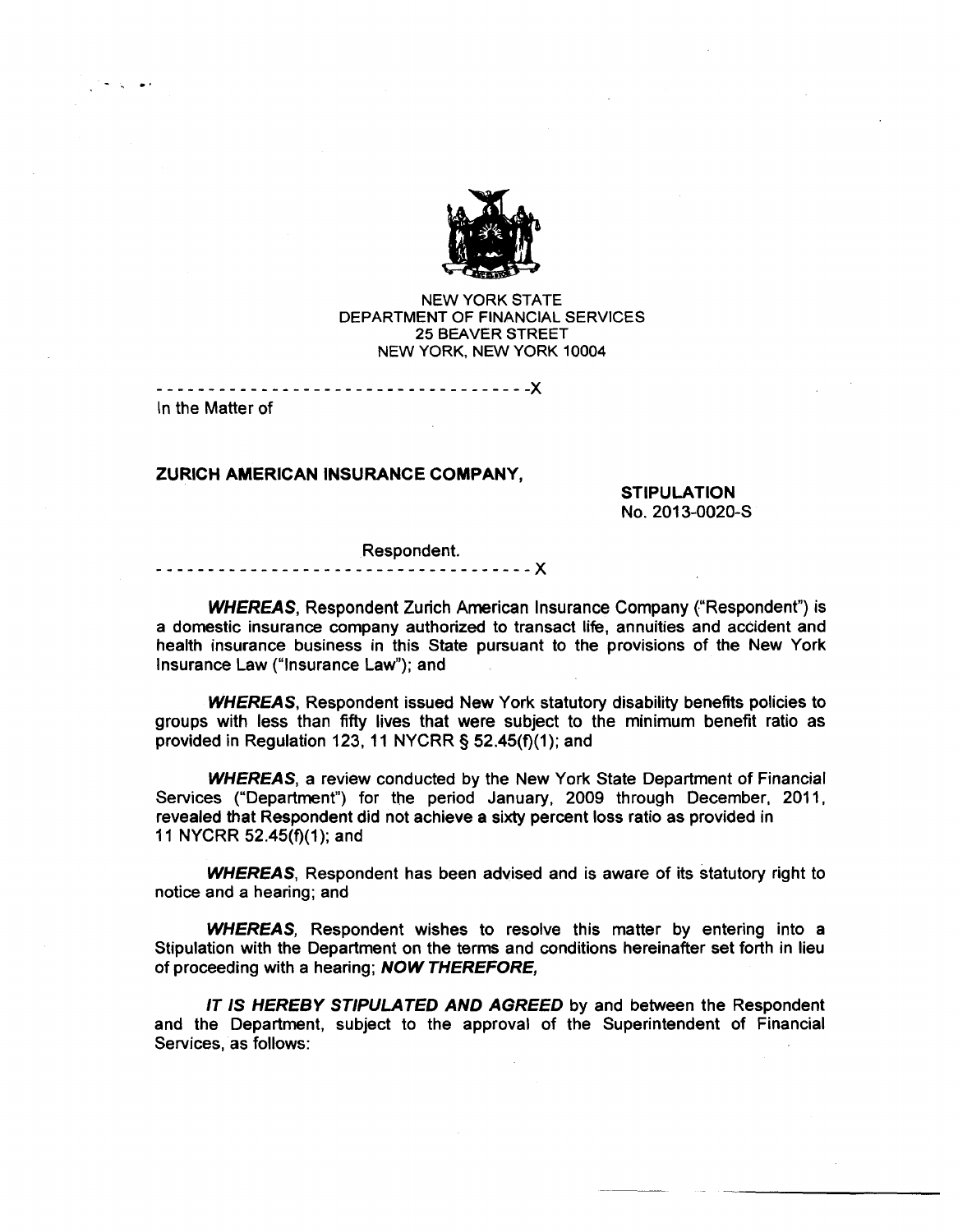### In the Matter of Zurich American Insurance Company **Example 2** Page 2

1. Respondent waives its right to further notice and a hearing in this matter and admits that in connection with its New York statutory disability benefits policies issued during calendar years 2009, 2010 and 2011 to groups with less than fifty lives, Respondent did not achieve the minimum loss ratio of sixty percent as required under Regulation 123, 11 NYCRR § 52.45(f)(1).

2. In consequence of the foregoing, and in lieu of any other disciplinary or enforcement action that could be undertaken by the Department arising out of premiums charged by Respondent for its policies detailed above, Respondent agrees to take remedial actions pursuant to the Corrective Action Plan, dated March 18, 2013, (the "Corrective Action Plan"), previously submitted to the Department, including providing premium refunds totaling \$4,564,232 for calendar years 2009, 2010 and 2011 no later than April 8, 2013.

3. Respondent agrees to take all steps necessary to achieve the required minimum loss ratio as set forth in Respondent's filed and approved rate manual.

4. Within 14 days of both the mailing of the refund notices and the completion of the refund process, Respondent shall submit a report to the Department which shall contain detailed information as provided in the Corrective Action Plan regarding the mailing of the refund notices and the refunds given to all affected policyholders pursuant to the Corrective Action Plan and paragraph 2 above. The report must be subscribed and affirmed as true under penalty of perjury by an officer of Respondent. Additional reports will be provided in the manner described above, as detailed in the Corrective Action Plan.

5. Respondent acknowledges that this Stipulation and any admissions herein contained may be used against it in any future proceeding by the Department if there is reason to believe the terms of the Stipulation have been violated by Respondent, or if the Department institutes disciplinary action against Respondent for any reason other than the specific acts considered herein.

Dated: New York, New York  $4p_0$ i q, 2013 *1* 

NEW YORK STATE DEPARTMENT OF FINANCIAL SERVICES

 $B_{\text{By:}}$   $\frac{\text{D}\text{e}\text{M}}{\text{D}\text{e}\text{M}}$ 

Beth Cohen Associate Attorney